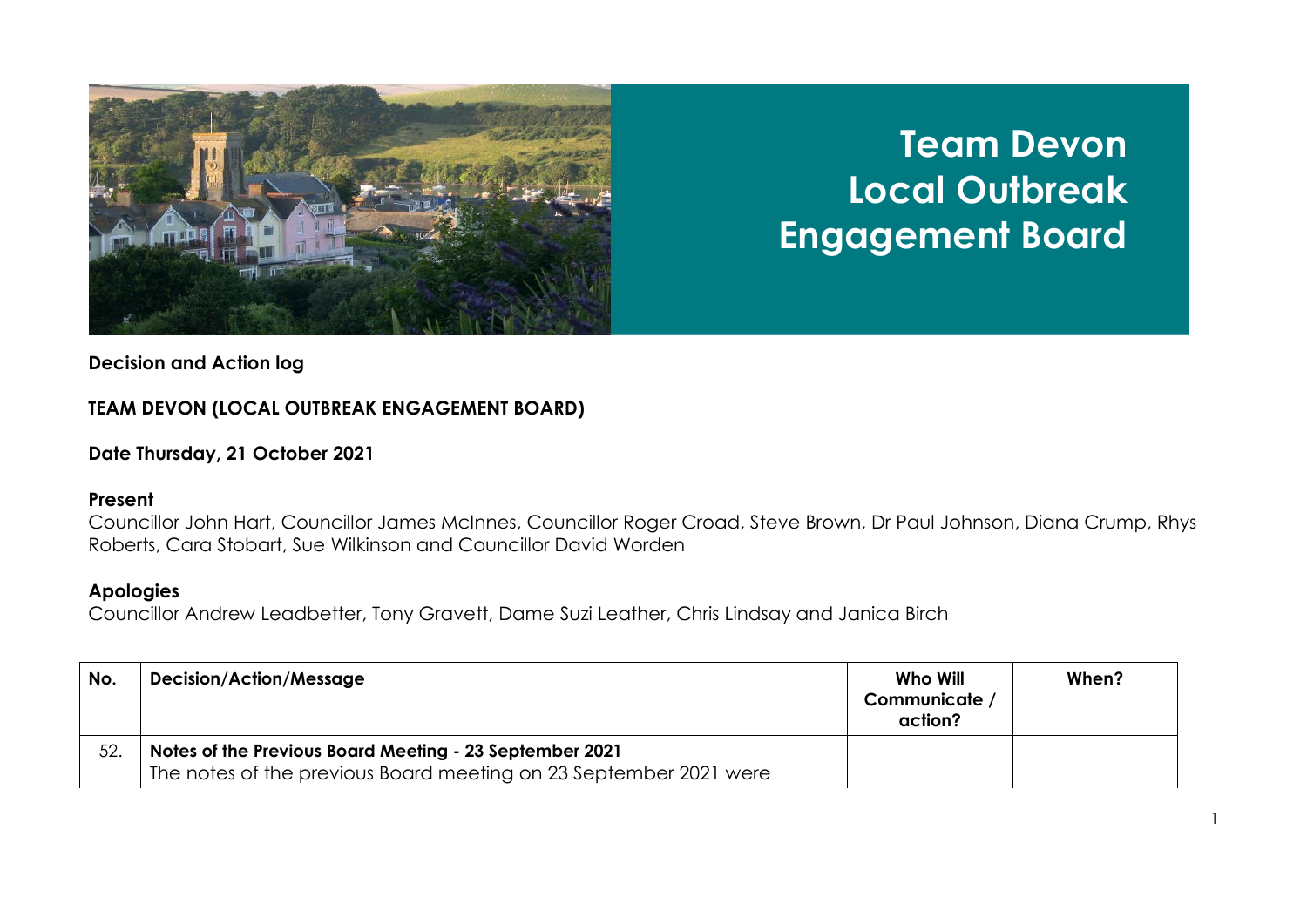| No. | <b>Decision/Action/Message</b>                                                                                                                                                                                                                                                                                                                           | <b>Who Will action?</b> | When? |
|-----|----------------------------------------------------------------------------------------------------------------------------------------------------------------------------------------------------------------------------------------------------------------------------------------------------------------------------------------------------------|-------------------------|-------|
|     | endorsed.                                                                                                                                                                                                                                                                                                                                                |                         |       |
| 53. | Urgent Items from the Health Protection Board<br>The Director of Public Health advised that there were no urgent items for<br>escalation from the Health Protection Board.                                                                                                                                                                               |                         |       |
| 54. | Report / Presentation from the Health Protection Board<br>The Board received a Report from the Health Protection Board on current<br>issues, data and matters for information.                                                                                                                                                                           |                         |       |
|     | Matters included in the Report were as follows:                                                                                                                                                                                                                                                                                                          |                         |       |
|     | There were rising cases in England and across the South West which<br>currently had rates higher than the England national average -<br>predominantly driven by young people testing positive in secondary<br>and primary schools.                                                                                                                       |                         |       |
|     | The National Picture showed the case rates were increasing (17% in<br>the past week), with the number of deaths also increasing and<br>gradual increases seen in the number of patients admitted to<br>hospital.                                                                                                                                         |                         |       |
|     | Local picture – Devon had 3,671 cases in the past week (452 per<br>100,000) which was in line with the national England rate. Large<br>increases in rates had been seen in the 0-19 age group across Devon,<br>as well as slight increases in all age ranges. Spikes in sixth form and<br>secondary school ages groups had been seen over the summer and |                         |       |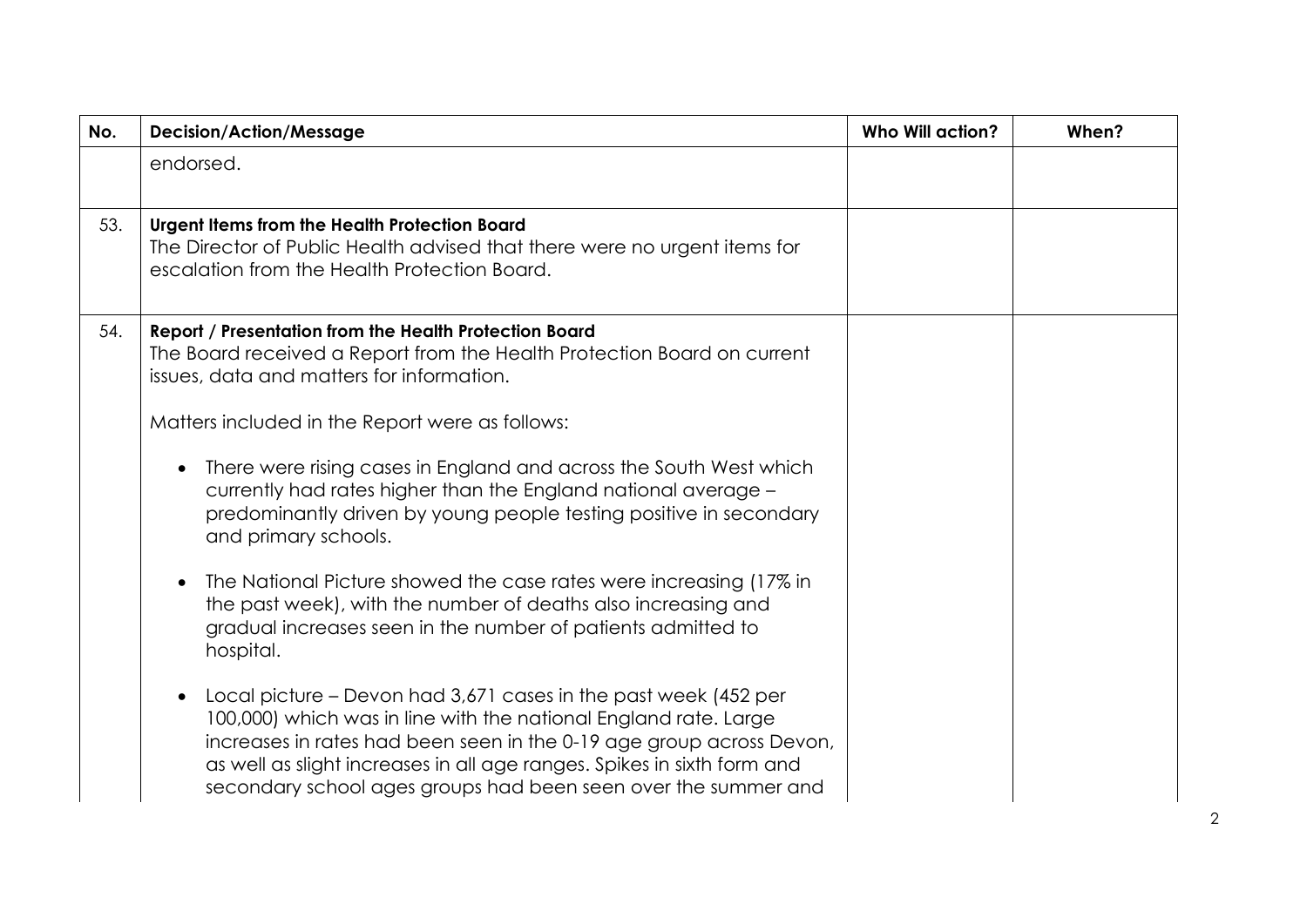| No. | <b>Decision/Action/Message</b>                                                                                                                                                                                                                                                                                                                                                                                                                                         | <b>Who Will action?</b> | When? |
|-----|------------------------------------------------------------------------------------------------------------------------------------------------------------------------------------------------------------------------------------------------------------------------------------------------------------------------------------------------------------------------------------------------------------------------------------------------------------------------|-------------------------|-------|
|     | into September.                                                                                                                                                                                                                                                                                                                                                                                                                                                        |                         |       |
|     | Identification of False Negative PCR cases from a laboratory north of<br>England. During the last 6-7 weeks, 400,000 tests had been sent to the<br>laboratory, and approximately 200,000 were tests from the South<br>West; whilst it had impacted a number of individuals within the South<br>West, the overall numbers were low. Individuals who may have been<br>affected had been identified and contacted; and where necessary<br>new tests had been carried out. |                         |       |
|     | Schools data - rates in the South West were higher than the national<br>$\bullet$<br>average with increases seen in secondary and primary school pupils.<br>There were concerns around half term and children mixing, and the<br>return to schools after half term.                                                                                                                                                                                                    |                         |       |
|     | All data was available on the following maps.                                                                                                                                                                                                                                                                                                                                                                                                                          |                         |       |
|     | UK summary: Daily summary   Coronavirus in the UK (data.gov.uk)<br>Devon Dashboard: Coronavirus dashboard and data in Devon -<br>Coronavirus (COVID-19)<br>Devon detailed age breakdown: Cases in Devon   Coronavirus in the UK<br>(data.gov.uk)<br>Interactive Map: Interactive map of cases   Coronavirus in the UK<br>(data.gov.uk)                                                                                                                                 |                         |       |
|     |                                                                                                                                                                                                                                                                                                                                                                                                                                                                        |                         |       |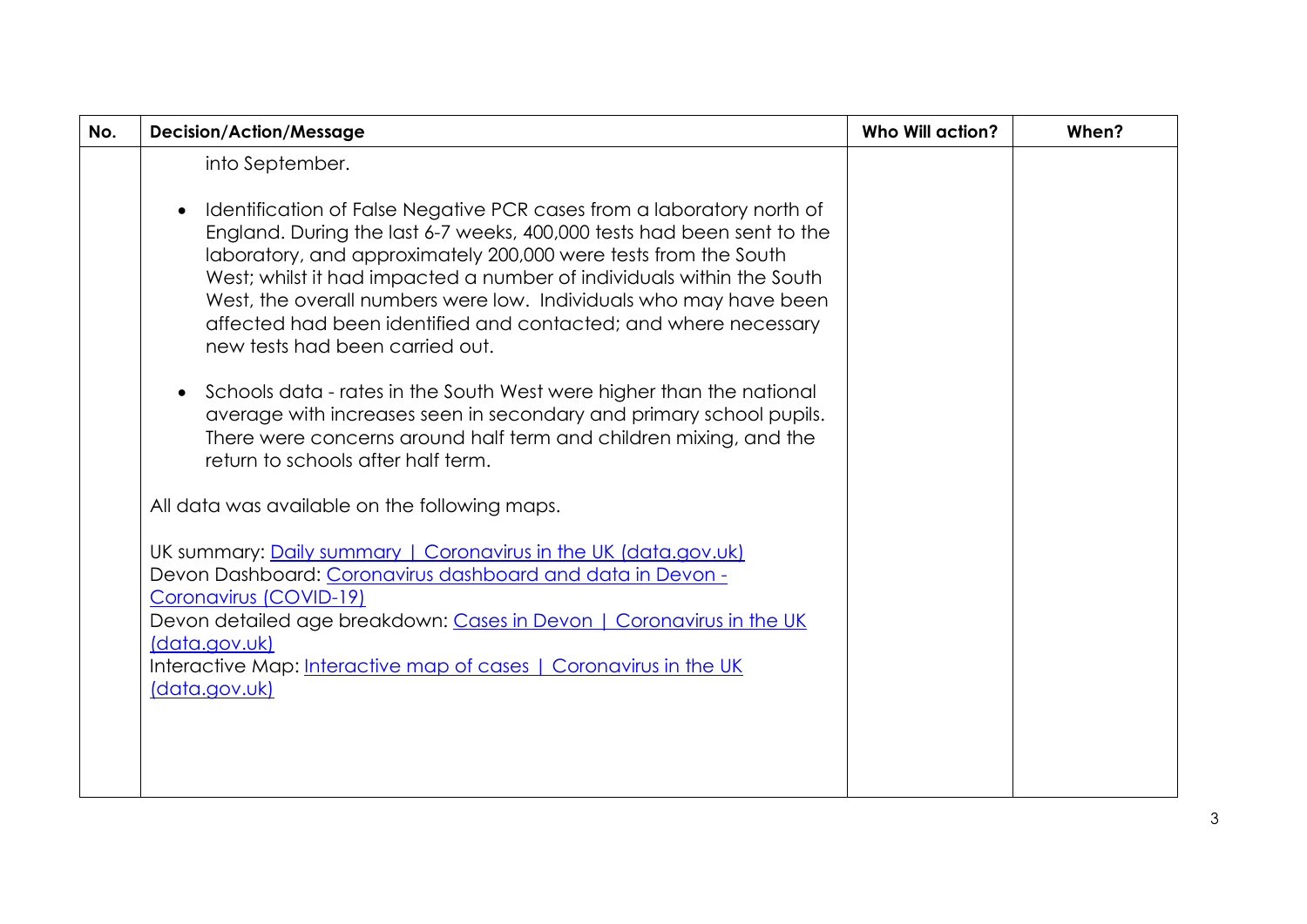| No. | <b>Decision/Action/Message</b>                                                                                                                                                                                                                                                                                                                                                                                                                                                                                                                                                                                                                                                                                                                                                                                                                                                                                                                                                                                                                                                                                                                                                                                                                                                                                                                                                                                                                                                                                                                              | <b>Who Will action?</b> | When? |
|-----|-------------------------------------------------------------------------------------------------------------------------------------------------------------------------------------------------------------------------------------------------------------------------------------------------------------------------------------------------------------------------------------------------------------------------------------------------------------------------------------------------------------------------------------------------------------------------------------------------------------------------------------------------------------------------------------------------------------------------------------------------------------------------------------------------------------------------------------------------------------------------------------------------------------------------------------------------------------------------------------------------------------------------------------------------------------------------------------------------------------------------------------------------------------------------------------------------------------------------------------------------------------------------------------------------------------------------------------------------------------------------------------------------------------------------------------------------------------------------------------------------------------------------------------------------------------|-------------------------|-------|
| 55. | <b>Schools, Education and Current Issues</b><br>The Schools Planning & Admissions Manager updated Board Members on<br>the situation in Devon's Schools. The start of term had seen a shift in<br>Government Policy to maximise the number of children in class receiving<br>face-to-face education. Government had produced a Contingency<br>Outbreak Framework, which allowed schools to bring in additional policy to<br>deal with increasing case numbers. Schools had been experiencing rising<br>numbers of cases, particularly in secondary education, however Devon<br>continued to see strong attendance which was above the national<br>average - currently around 92% in Devon compared to approximately 89%<br>in July 2021.<br>Schools were able to bring forward measures themselves if they were<br>experiencing a significant rise in case numbers within their school - whilst<br>working in collaboration with the Local Authority and Public Health team.<br>Additional funds had been secured for schools through the Outbreak<br>Management Fund which had helped staffing issues within schools, and the<br>provision of remote learning for pupils.<br>In relation to School Transport issues had been experienced around Covid<br>pressures, anxiety around fuel, the shortage of drivers and the recent<br>potential stagecoach strike. The Authority continued to manage pressures<br>around the lack of staff and drivers, who had now been included as part of<br>the frontline staff eligible for booster jabs and the flu jab. |                         |       |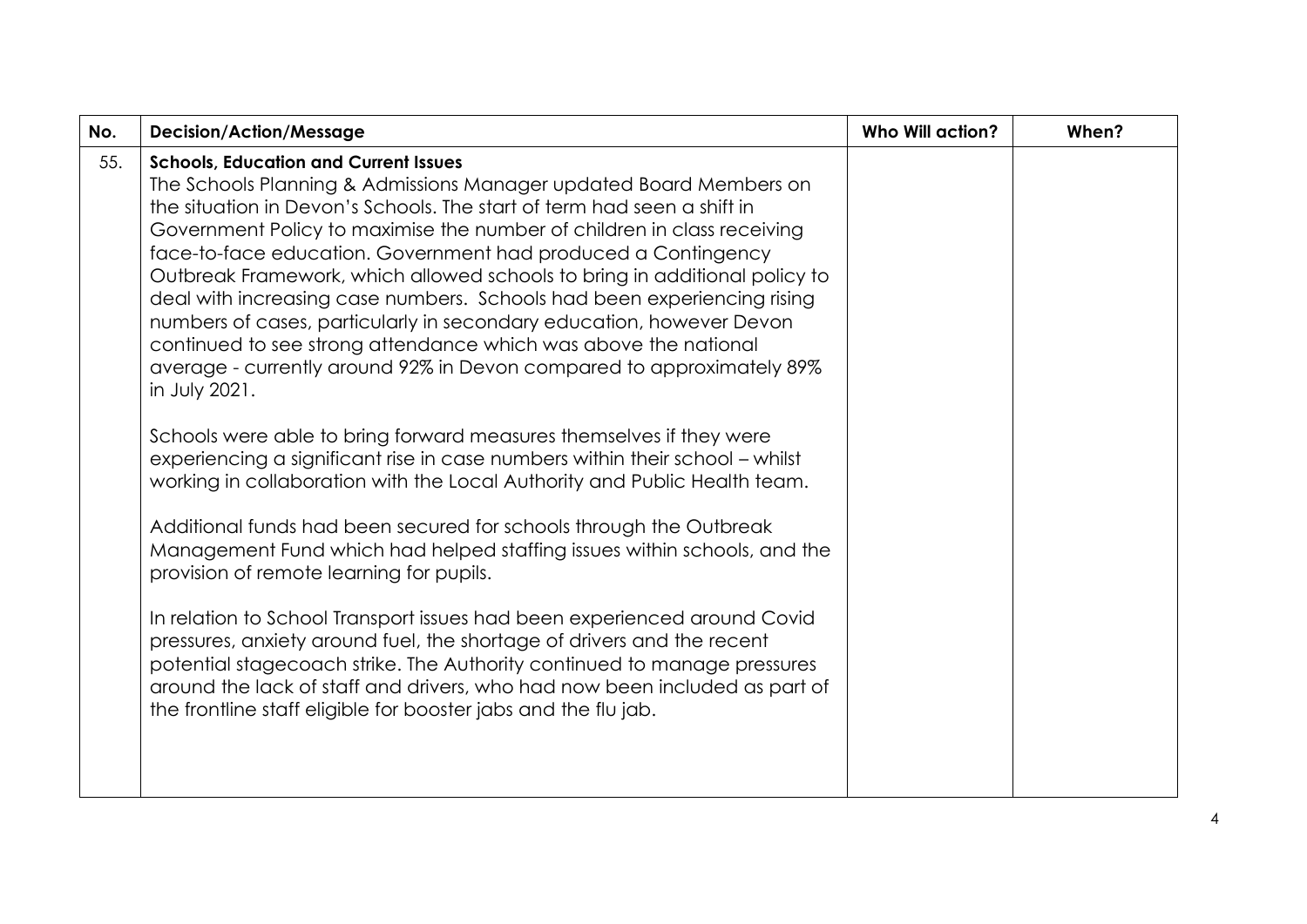| No. | <b>Decision/Action/Message</b>                                                                                                                                                                                                                                                                                                                                               | <b>Who Will action?</b> | When? |
|-----|------------------------------------------------------------------------------------------------------------------------------------------------------------------------------------------------------------------------------------------------------------------------------------------------------------------------------------------------------------------------------|-------------------------|-------|
| 56. | <b>Local and National Updates</b><br>The Board heard that the Council had agreed a further £8.5 million<br>package of support for local communities to deal with the ongoing impacts<br>of COVID-19 over the winter and beyond (full details attached to these<br>minutes).                                                                                                  |                         |       |
|     | It included over £5 million of extra support for schools, colleges and the<br>University of Exeter, £1.5 million additional support for outbreak<br>management in care settings, a £1 million fund for voluntary sector groups<br>to support local community projects aimed at supporting vulnerable<br>people, as well as schemes aimed at young people and rough sleepers. |                         |       |
|     | It was part of the Council's £20 million share of a national Contain Outbreak<br>Management Fund (COMF), which all local authorities accessed, to help<br>manage the pandemic and its impact on local communities.                                                                                                                                                           |                         |       |
|     | So far, the funding had been spent on vital elements of the response, such<br>as local community testing facilities and contact tracing; infection<br>prevention and control in care homes and other settings; vaccination<br>outreach assistance; support for youth services, early years and care<br>settings; public mental health support; and rough sleeper support.    |                         |       |
|     |                                                                                                                                                                                                                                                                                                                                                                              |                         |       |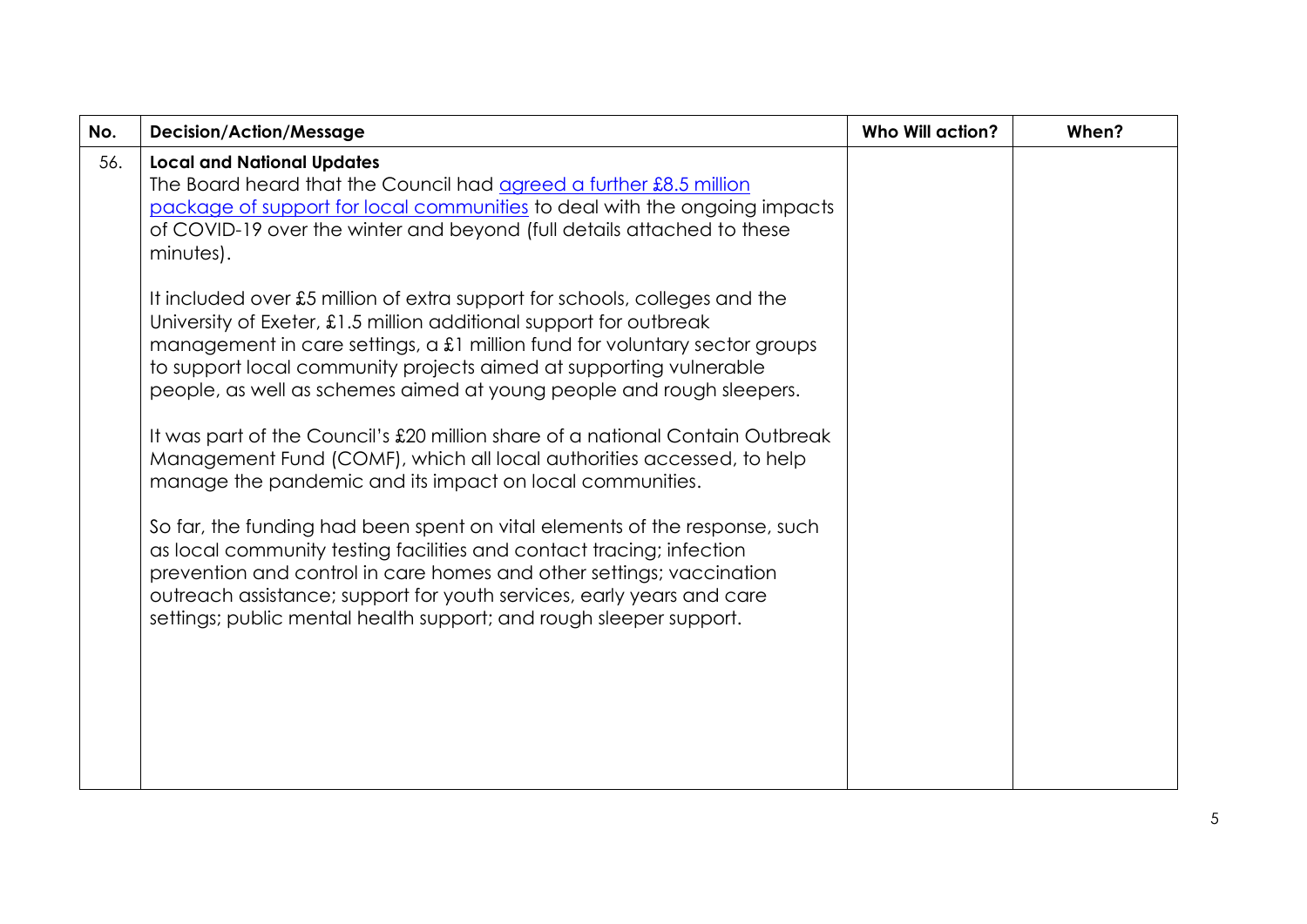| No. | <b>Decision/Action/Message</b>                                                                                                                                                                                                                                                                                      | <b>Who Will action?</b> | When? |
|-----|---------------------------------------------------------------------------------------------------------------------------------------------------------------------------------------------------------------------------------------------------------------------------------------------------------------------|-------------------------|-------|
| 57. | <b>NHS Update - Pressures and Vaccination Programmes</b><br>The Board received update on matters impacting on the NHS and CCG.                                                                                                                                                                                      |                         |       |
|     | <b>Current pressures</b>                                                                                                                                                                                                                                                                                            |                         |       |
|     | The South West had seen an increase rate in Covid admissions into hospitals,<br>which had been steadily increasing since September, with high predicted<br>rates for the winter season.                                                                                                                             |                         |       |
|     | The Chair of the Devon CCG advised that hospitals could just about cope<br>with 150 Covid beds if other services were cancelled; however projections<br>showed that increasing to 200 covid beds would be more than hospitals<br>could cope with under current resources.                                           |                         |       |
|     | All other non-Covid services were experiencing extreme pressures and<br>facing an increase in demand. The NHS was under more pressure now in<br>comparison to last year and previous lockdowns, with the combination of<br>the flu season and Covid cases putting extreme pressure on NHS workers<br>and resources. |                         |       |
|     | It was also noted that the number of people waiting for routine operations<br>had also risen significantly, with an extra 2,000 patients now having waited<br>longer than a year for their appointments.                                                                                                            |                         |       |
|     | Vaccine programme for 12-15 year olds                                                                                                                                                                                                                                                                               |                         |       |
|     | The School immunisation Team had not yet updated the vaccination data<br>on the health records, but was expected to do so by the end of this week.                                                                                                                                                                  |                         |       |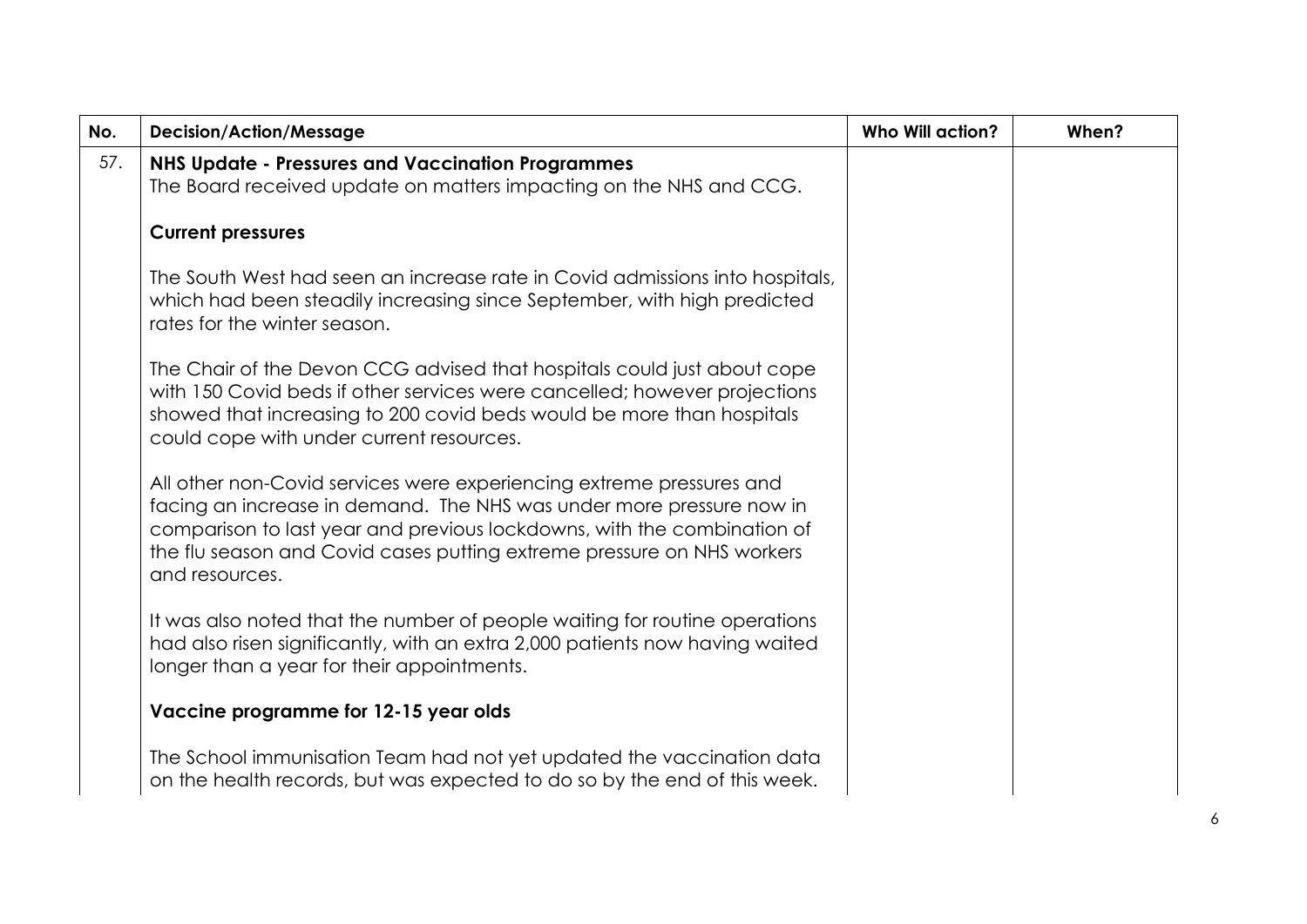| <b>Decision/Action/Message</b>                                                                                                                                                                                                                                                                                                                                                                                                                                                                                                                                                                                                                                                        | <b>Who Will action?</b> | When? |
|---------------------------------------------------------------------------------------------------------------------------------------------------------------------------------------------------------------------------------------------------------------------------------------------------------------------------------------------------------------------------------------------------------------------------------------------------------------------------------------------------------------------------------------------------------------------------------------------------------------------------------------------------------------------------------------|-------------------------|-------|
| However, it was noted that they were still on target to have offered<br>vaccines to all 12-15 year olds by end of November - the uptake was likely<br>to be lower than anticipated, driven by positive test results for Covid as<br>individuals could not have the vaccine for some time after being positive<br>with Covid. Some catch up would therefore need to take place. The Board<br>was advised that the large vaccination sites would be opening up to 12-<br>15year olds during half term, rather than just waiting for school vaccinations.<br>These included Greendale, Homepark and the English Riviera Centre for<br>vaccination for 12 - 15 year olds from 23 October. |                         |       |
| <b>Booster vaccine programme</b>                                                                                                                                                                                                                                                                                                                                                                                                                                                                                                                                                                                                                                                      |                         |       |
| With regard to the overall vaccination programme, data showed that there<br>was $2\frac{1}{2}$ times more infections in the community than in December 2020,<br>however hospitalisation numbers were half than those seen in December<br>2020 – therefore the vaccination programme had had a significant impact<br>on the numbers of people being referred to hospital with the virus,<br>especially in over 80 category - which was very positive news. 40% of those<br>individuals in hospital with Covid had not been vaccinated, particularly<br>within the younger age groups.                                                                                                  |                         |       |
| In response to Cllr Bailey's question: The Booster Vaccination take-up had<br>not been as high as hoped. There were plenty of empty slots and enough<br>capacity to give boosters, however there had not been the numbers of<br>people coming forward to receive them. 42% of those eligible had<br>received their booster vaccination, appointments were still available for<br>those 58% who had yet to receive it. Devon County Council and the NHS<br>were working on communications to the community to encourage                                                                                                                                                                |                         |       |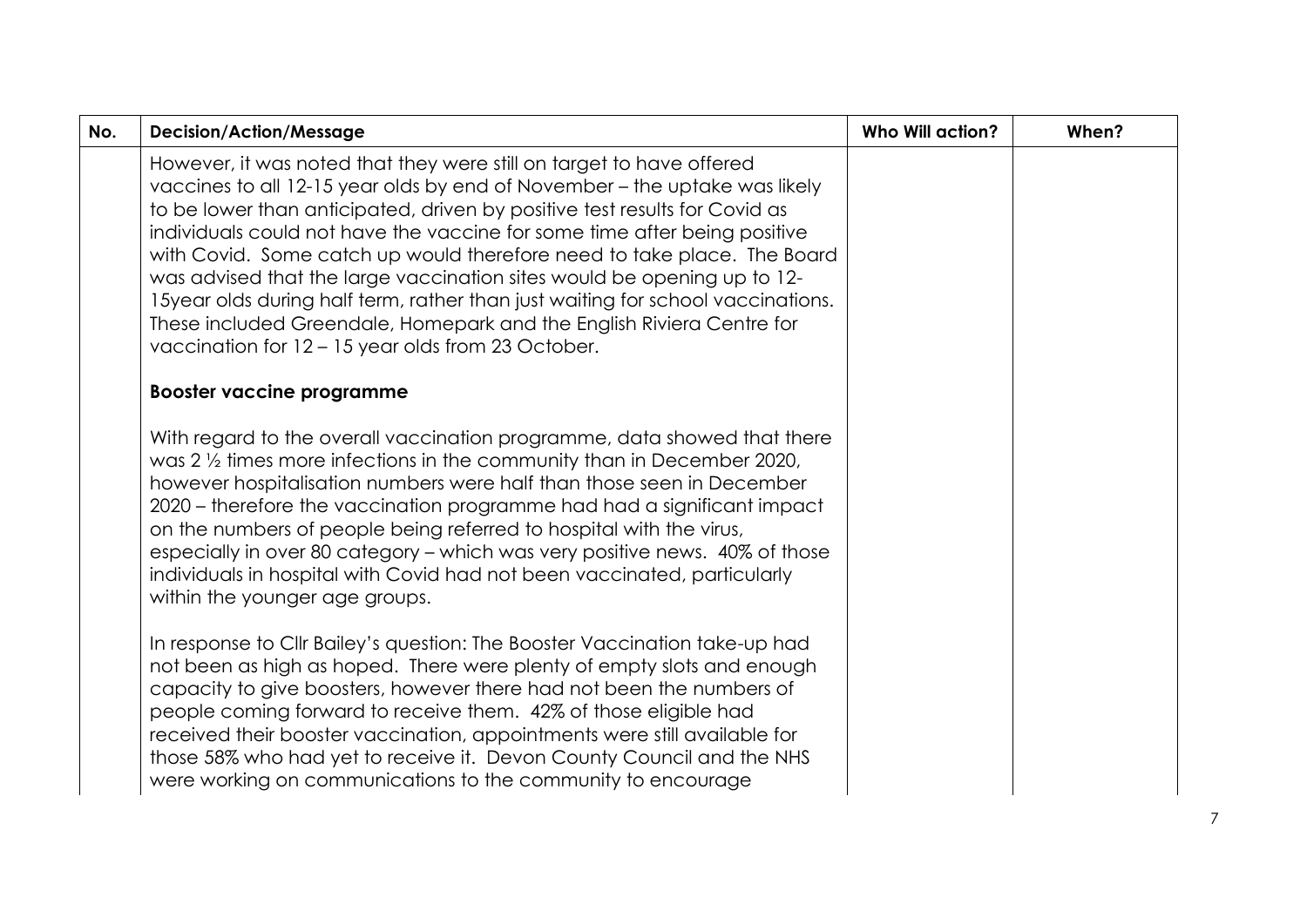| No. | <b>Decision/Action/Message</b>                                                                                                                                                                                                                                                                                                                                                                                                                                                                                                  | <b>Who Will action?</b> | When? |
|-----|---------------------------------------------------------------------------------------------------------------------------------------------------------------------------------------------------------------------------------------------------------------------------------------------------------------------------------------------------------------------------------------------------------------------------------------------------------------------------------------------------------------------------------|-------------------------|-------|
|     | individuals to come forward for their booster vaccine.                                                                                                                                                                                                                                                                                                                                                                                                                                                                          |                         |       |
|     | Flu vaccine programme                                                                                                                                                                                                                                                                                                                                                                                                                                                                                                           |                         |       |
|     | Up to date data on flu vaccinations was currently unavailable; however it<br>was believed that uptake was lower than this time last year in all groups<br>apart from health and social care workers. This was believed to be due to<br>less availability of vaccines and less ability to deliver vaccines, with the<br>supply not as rapidly available as in previous years. There had also not been<br>the usual national campaign for flu vaccination compared with previous<br>years – affecting overall the uptake numbers. |                         |       |
| 58. | <b>Adult Social Care - Pressures and Sufficiency</b><br>The Locality Director (Care and Health) updated the Board on the<br>sufficiency of the adult care and health provider market in 2021 which<br>identified the most significant market sufficiency issues, including the impact<br>of Covid-19, and outlined actions underway to support and develop the<br>market.                                                                                                                                                       |                         |       |
|     | The Report highlighted that the adult care and health market was fragile<br>and challenged due to the ongoing impacts of the Covid-19 pandemic<br>and uncertainty linked to Brexit. Market issues that were present prior to the<br>pandemic had been exacerbated and some risks may not be fully<br>understood for many months.                                                                                                                                                                                                |                         |       |
|     | Key areas addressed by the Report included Business Resilience, with                                                                                                                                                                                                                                                                                                                                                                                                                                                            |                         |       |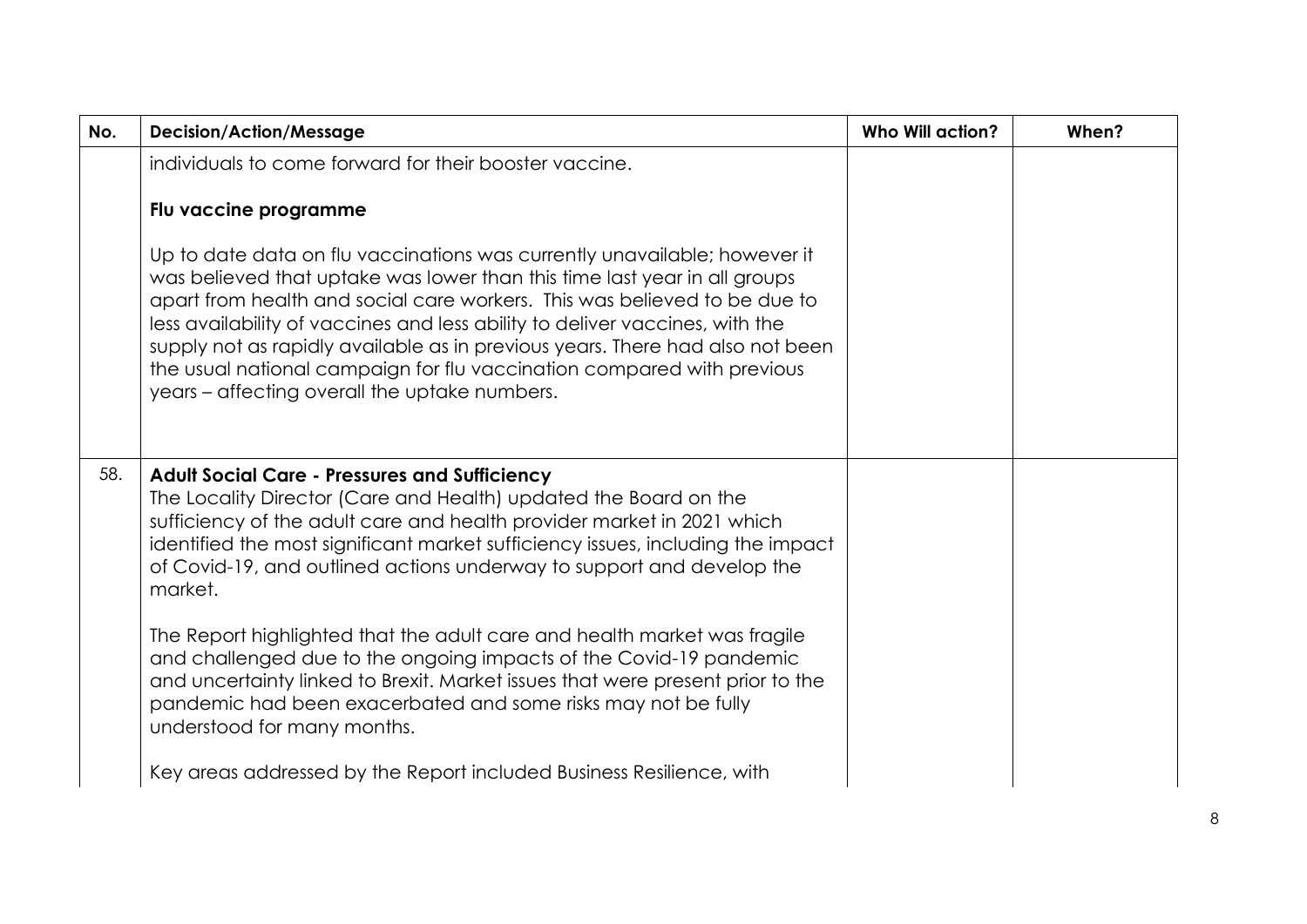| No. | <b>Decision/Action/Message</b>                                                                                                                                                                                                                                                                                                                                                                                                        | <b>Who Will action?</b> | When? |
|-----|---------------------------------------------------------------------------------------------------------------------------------------------------------------------------------------------------------------------------------------------------------------------------------------------------------------------------------------------------------------------------------------------------------------------------------------|-------------------------|-------|
|     | providers facing long-term sustainability issues; Workforce pay and<br>conditions, and increasing vacancy rates; and increasing complexity of<br>need, changing demands and fragile carers.                                                                                                                                                                                                                                           |                         |       |
|     | Section 3 of the Report outlined some of the actions to address market<br>sufficiency issues. There were a number of short to medium term actions<br>underway to support providers, summarised below, but detailed project<br>plans, with associated milestones and timeframes for each of these actions<br>were in train, with Section 4 of the Report providing more detail on the issues<br>relating to each sector of the market. |                         |       |
|     | Care Homes - including a care home fee model review, development<br>of specialist dementia and complex care solutions with partners and<br>a review of capacity of care homes for people under 65 with<br>complex needs;                                                                                                                                                                                                              |                         |       |
|     | Personal Care – including implementing new models to meet care<br>needs, consideration of incentives to the workforce, use of agency<br>staff from outside the County to backfill shortages in the short term<br>and the potential of a Teckal to support the market;                                                                                                                                                                 |                         |       |
|     | Housing with Support - develop a specification and pricing structure<br>under a new contract, stimulate targeted development of housing,<br>develop short-term crisis support for people with complex needs to<br>enable them to live in their community;                                                                                                                                                                             |                         |       |
|     | Day service - including developing outreach hubs, use of private<br>dwellings, and test new solutions learning from innovations developed                                                                                                                                                                                                                                                                                             |                         |       |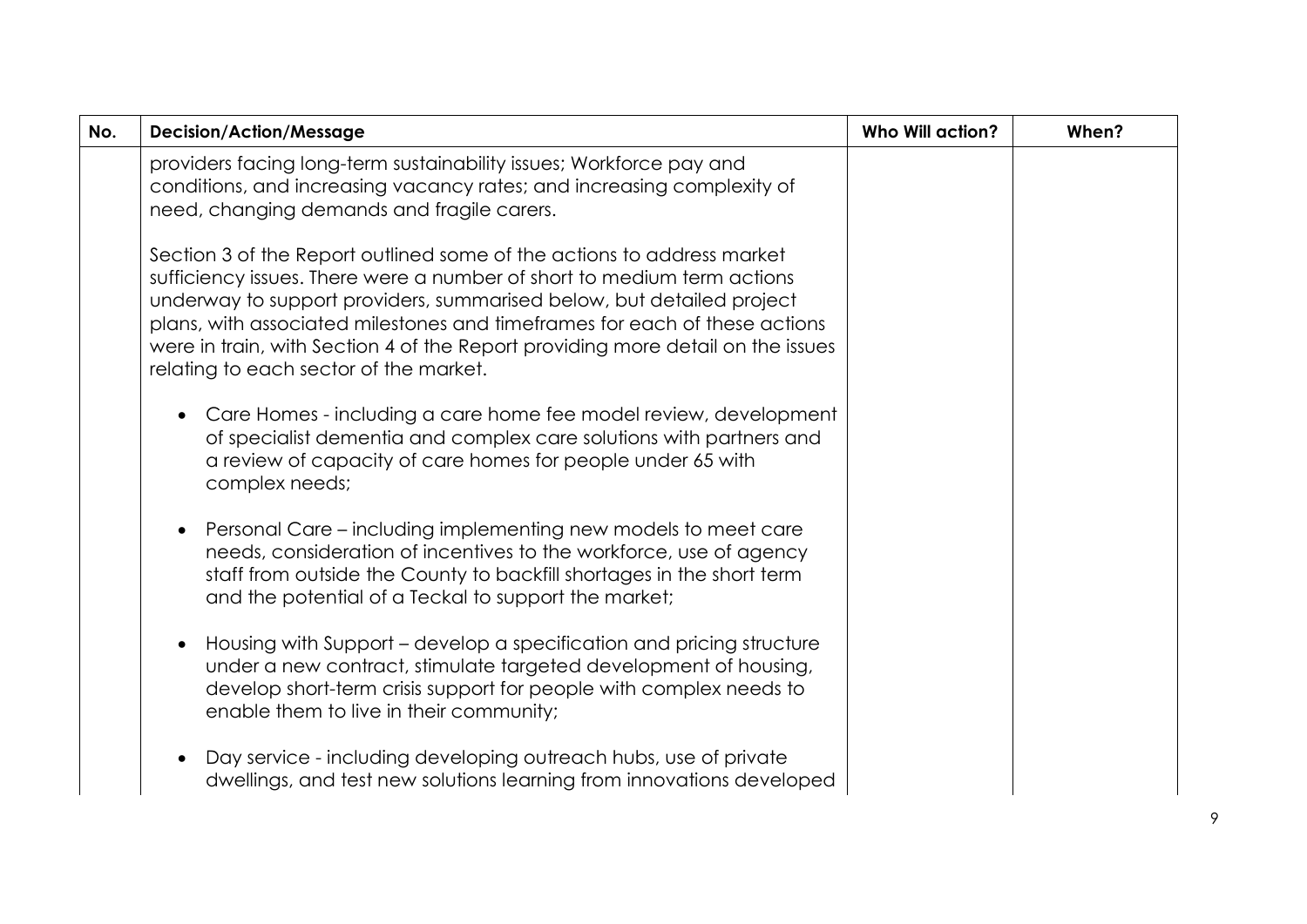| No. | <b>Decision/Action/Message</b>                                                                                                                                                                                                                                                                                                                                                                          | <b>Who Will action?</b> | When? |
|-----|---------------------------------------------------------------------------------------------------------------------------------------------------------------------------------------------------------------------------------------------------------------------------------------------------------------------------------------------------------------------------------------------------------|-------------------------|-------|
|     | in the pandemic;                                                                                                                                                                                                                                                                                                                                                                                        |                         |       |
|     | Enabling - improve market oversight and data for monitoring, new<br>contracting arrangements and support workforce recruitment and<br>retention.                                                                                                                                                                                                                                                        |                         |       |
|     | Replacement care - including identifying quick wins for carers<br>support, based on need and develop commissioning strategy to<br>achieve ambitions; and                                                                                                                                                                                                                                                |                         |       |
|     | Workforce (LoveCare programme) - immediate actions with the NHS<br>were being developed to improve career pathways, recruit overseas<br>nurses and develop a bank of temporary staff to help cover gaps,<br>celebrate and value the workforce through Proud To Care and the<br>Appreciative Inquiry (December) and develop an Integrated<br>Workforce Strategy across the Integrated Care System (Oct). |                         |       |
|     | Alongside these actions, the four key areas of development required to<br>support the market over the longer-term were highlighted below. Workplans<br>with associated timeframes were in place to deliver these key areas.                                                                                                                                                                             |                         |       |
|     | Improve workforce recruitment/development through the LoveCare<br>campaign;                                                                                                                                                                                                                                                                                                                             |                         |       |
|     | Improve responses and solutions to people with more complex needs;                                                                                                                                                                                                                                                                                                                                      |                         |       |
|     | Work with providers and District Councils to increase the range of<br>good quality homes across Devon; and                                                                                                                                                                                                                                                                                              |                         |       |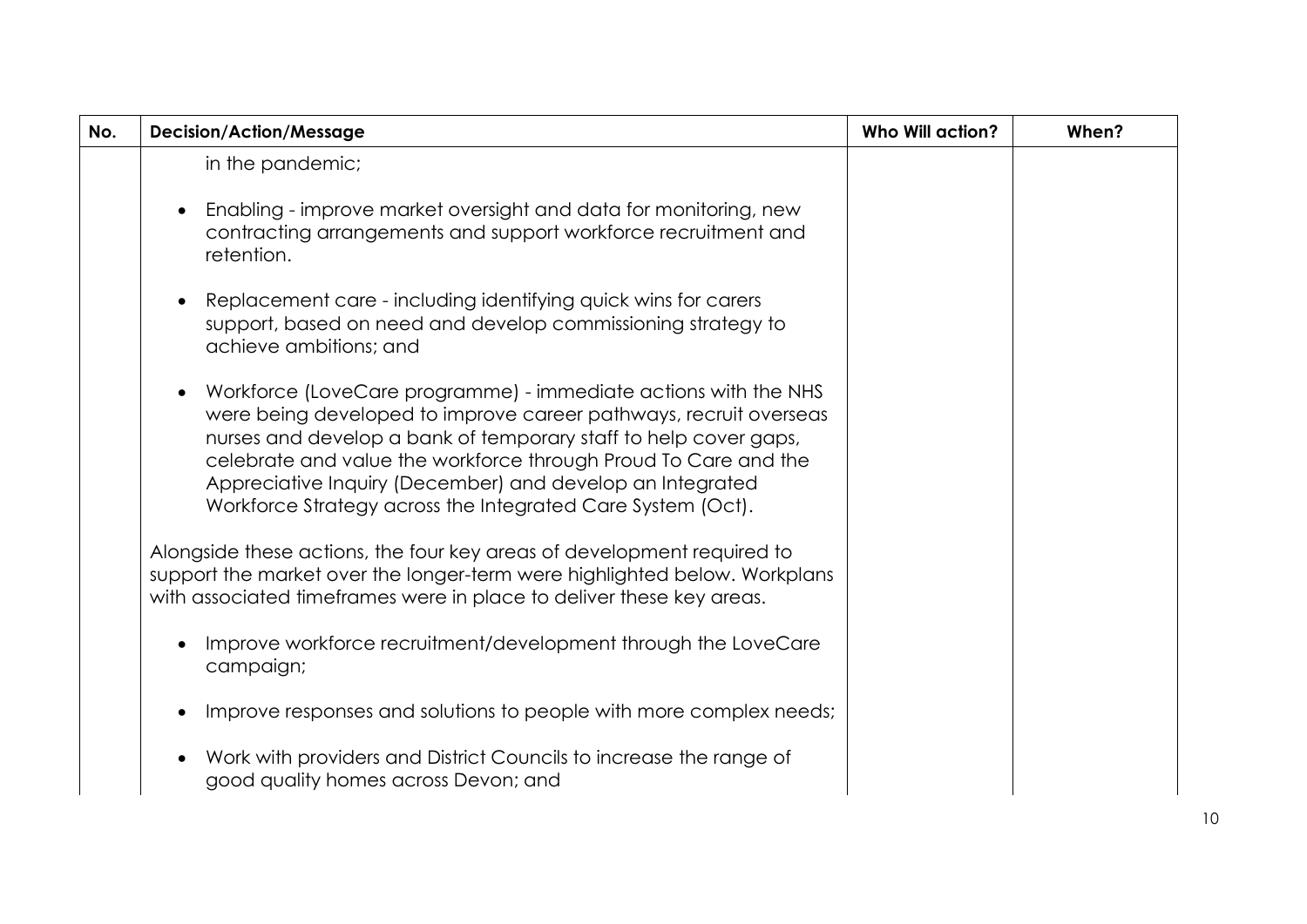| No. | <b>Decision/Action/Message</b>                                                                                                                                                                                                                                                                                                                                                                                                                                                                                                                                                                                                                                                                                                                                                                                                                                                                                                                                                                         | <b>Who Will action?</b> | When? |
|-----|--------------------------------------------------------------------------------------------------------------------------------------------------------------------------------------------------------------------------------------------------------------------------------------------------------------------------------------------------------------------------------------------------------------------------------------------------------------------------------------------------------------------------------------------------------------------------------------------------------------------------------------------------------------------------------------------------------------------------------------------------------------------------------------------------------------------------------------------------------------------------------------------------------------------------------------------------------------------------------------------------------|-------------------------|-------|
|     | Develop new and innovative models of service delivery.                                                                                                                                                                                                                                                                                                                                                                                                                                                                                                                                                                                                                                                                                                                                                                                                                                                                                                                                                 |                         |       |
| 59. | <b>Public Questions / Other Questions for the Board</b>                                                                                                                                                                                                                                                                                                                                                                                                                                                                                                                                                                                                                                                                                                                                                                                                                                                                                                                                                |                         |       |
|     | Other questions raised for the Board included;                                                                                                                                                                                                                                                                                                                                                                                                                                                                                                                                                                                                                                                                                                                                                                                                                                                                                                                                                         |                         |       |
|     | 1. the number and percentage of children in the 12-15 year old cohort<br>that have been vaccinated each week against Covid by the School<br>Age Immunisation Service Virgincare in Devon since the vaccine was<br>approved on 13th September;<br>2. the weekly number of primary and secondary school aged children<br>who have tested positive for covid in Devon since 1st August 2021<br>and please provide the infection rates per 100,000 from this date;<br>3. how many Devon schools have received CO2 monitors from the<br>Government and what percentage of Devon schools does this<br>represent; and<br>4. in relation to the waning of vaccine immunity, is there a backlog of<br>Devon residents who are entitled to a booster but have not yet<br>received it? If so what is the level of backlog? What is the weekly rate<br>of Devon residents becoming eligible for the booster in comparison<br>with the weekly rate at which Devon residents are receiving their<br>booster vaccine? |                         |       |
|     | Responses were appended to the minutes.                                                                                                                                                                                                                                                                                                                                                                                                                                                                                                                                                                                                                                                                                                                                                                                                                                                                                                                                                                |                         |       |
|     |                                                                                                                                                                                                                                                                                                                                                                                                                                                                                                                                                                                                                                                                                                                                                                                                                                                                                                                                                                                                        |                         |       |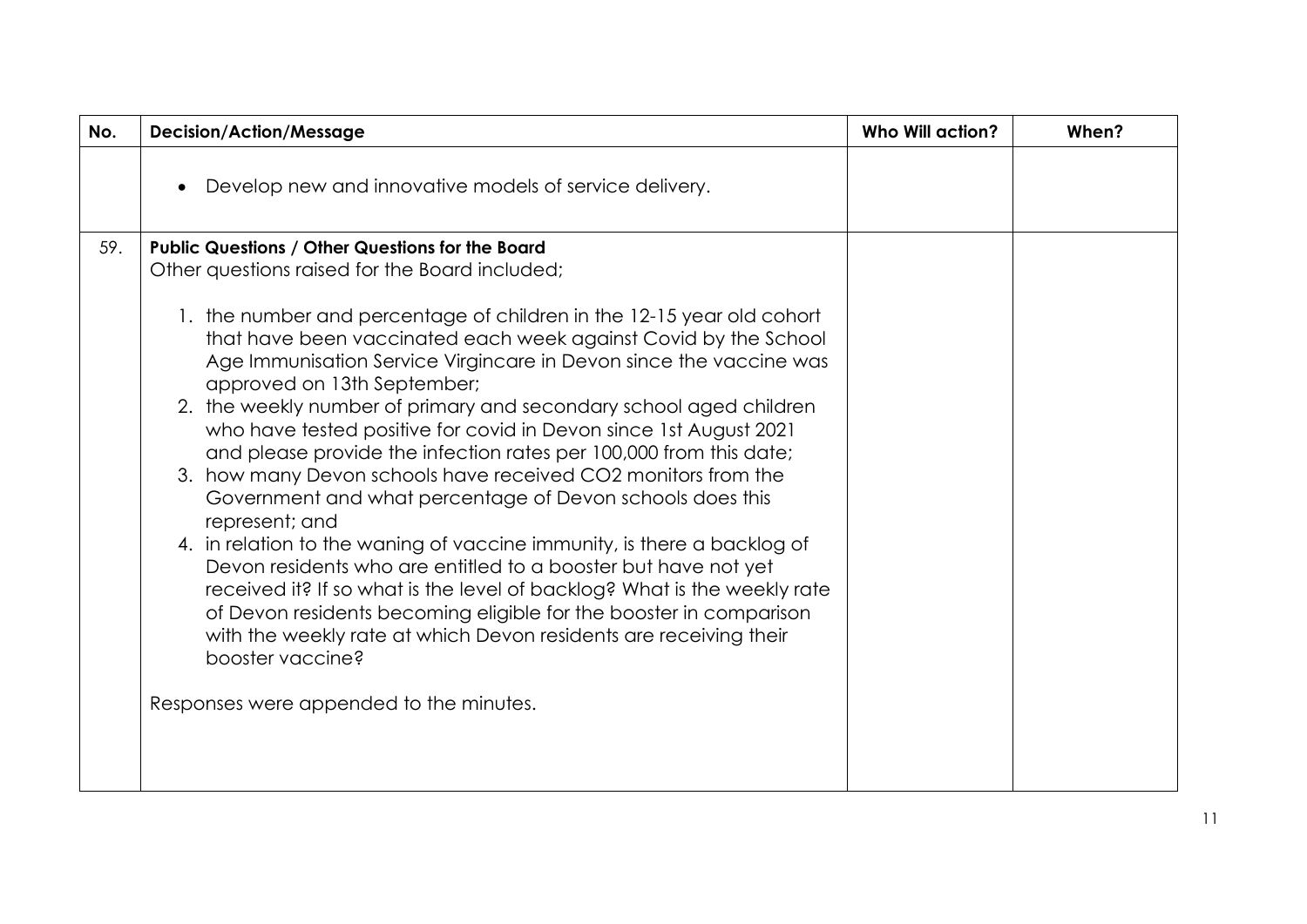| No. | <b>Decision/Action/Message</b>                                                                                                                                                                                                                                                                                                                                                                                                              | <b>Who Will action?</b> | When? |
|-----|---------------------------------------------------------------------------------------------------------------------------------------------------------------------------------------------------------------------------------------------------------------------------------------------------------------------------------------------------------------------------------------------------------------------------------------------|-------------------------|-------|
| 60. | <b>Key Messages to be Communicated</b><br>The Board and Head of Communications and Media considered the key<br>messages coming from the meeting.                                                                                                                                                                                                                                                                                            |                         |       |
|     | These included that case numbers across the county were rising, and Devon<br>was around the national average with the highest rates in the 10 to 15 year<br>old age group, and a rise in older working adults, likely to be the parents of<br>this age group. The numbers of Covid patients in local hospitals had risen<br>over recent weeks, although deaths remained stable.                                                             |                         |       |
|     | The vaccination programme continued, with third jabs for immuno-<br>supressed and booster jabs for over 50s. Eligible people were being<br>encouraged to book an appointment to receive their jab. Vaccinations for<br>healthy 12-15 year olds was being rolled out and soon people would be<br>able to book their vaccination online and access local vaccination centres.                                                                 |                         |       |
|     | The remained concerns about ongoing pressure across whole health and<br>social care system with concern over likely impact of flu and other<br>respiratory illnesses during autumn/winter. The Key Public health messages<br>remained that people should continue to be cautious and follow basic<br>public health advice on testing, self-isolation if symptomatic, hands, face,<br>space, and avoid close contact indoors where possible. |                         |       |
|     | Other key messages                                                                                                                                                                                                                                                                                                                                                                                                                          |                         |       |
|     | <b>Hospitals and health service - hospitals admissions for Covid had risen, and</b><br>were adding to extreme pressures already being faced by hospitals and the<br>Ambulance Service and Emergency Departments continued to be under                                                                                                                                                                                                       |                         |       |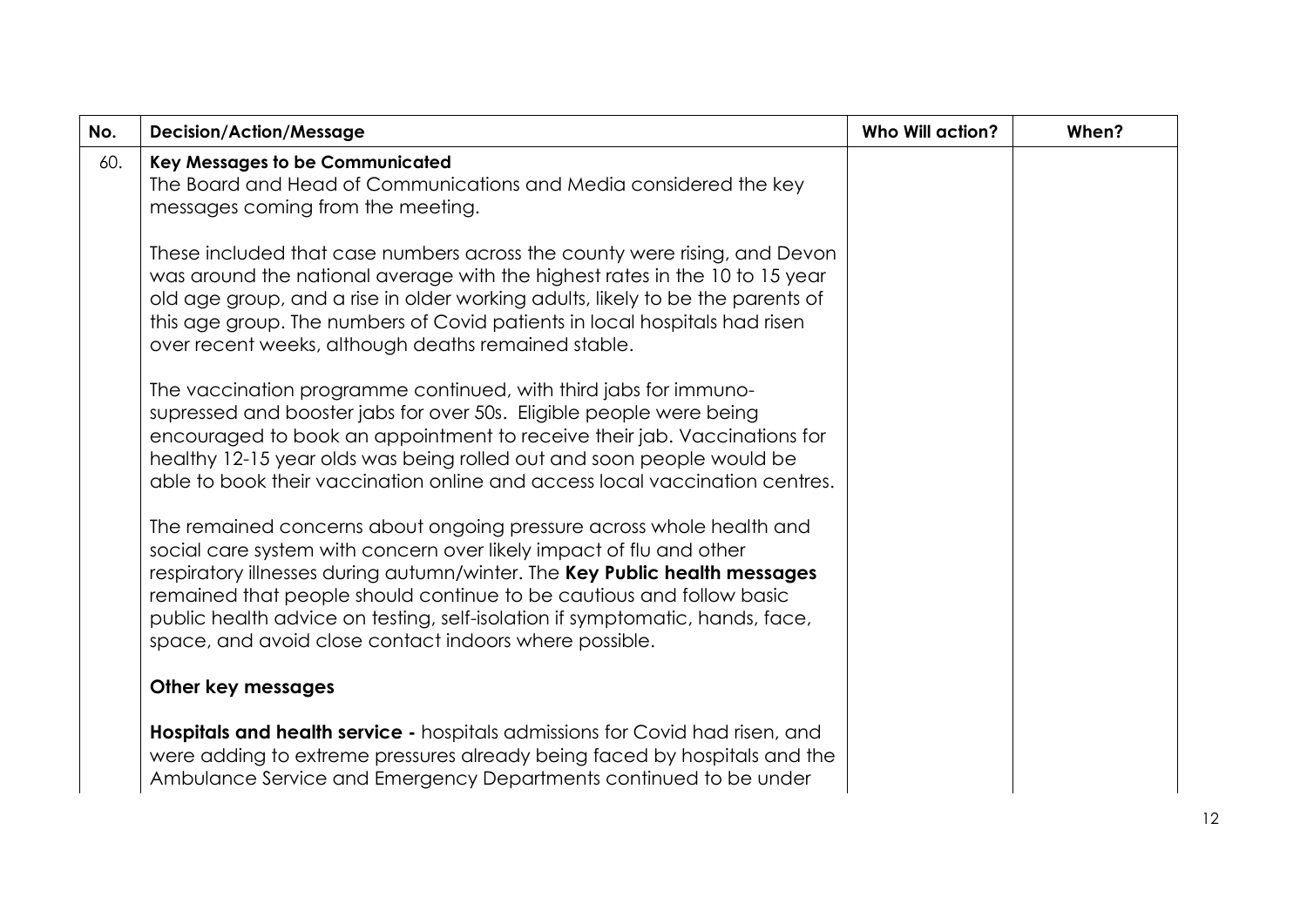| No. | <b>Decision/Action/Message</b>                                                                                                                                                                                                                                                                                                                                                                                                                                                                        | <b>Who Will action?</b> | When? |
|-----|-------------------------------------------------------------------------------------------------------------------------------------------------------------------------------------------------------------------------------------------------------------------------------------------------------------------------------------------------------------------------------------------------------------------------------------------------------------------------------------------------------|-------------------------|-------|
|     | pressure                                                                                                                                                                                                                                                                                                                                                                                                                                                                                              |                         |       |
|     | <b>Mass vaccination</b> - booster vaccinations had begun for those most<br>vulnerable to Covid-19, all healthy 12-15 year olds would be offered a first<br>dose (Pfizer vaccine), parents / guardians would be asked for consent and<br>6 in 10 18-24 year olds in Devon were fully vaccinated.                                                                                                                                                                                                       |                         |       |
|     | Care Homes and vulnerable people - rates among older people were<br>relatively low, with some isolated outbreaks, however, the whole care sector<br>continued to be under pressure. The previous vaccination programme had<br>been highly effective but there were concerns over long term effectiveness<br>hence the winter booster programme.<br>97% of care home residents and 94% of care home staff had received their<br>second dose of the vaccination.                                        |                         |       |
|     | Schools and education - despite higher case rates, school attendance was<br>higher than the England average. There had been an increase in positive<br>cases amongst secondary school-age pupils, in particular the 10 to 15 year<br>old age group and schools were putting in place additional measures to try<br>and reduce the risk of transmission, in addition to the vaccination<br>programme for 12-15 years olds. Some concern remained over schools<br>being a target for anti-vax activity. |                         |       |
|     | Local Community Testing and Contact Tracing - the targeted promotional<br>activity in areas of concern regarding vaccine uptake (in Ilfracombe and<br>Exeter), went well and the new programme of targeted mobile community<br>testing and vaccination was continuing, jointly with NHS Devon colleagues.                                                                                                                                                                                             |                         |       |